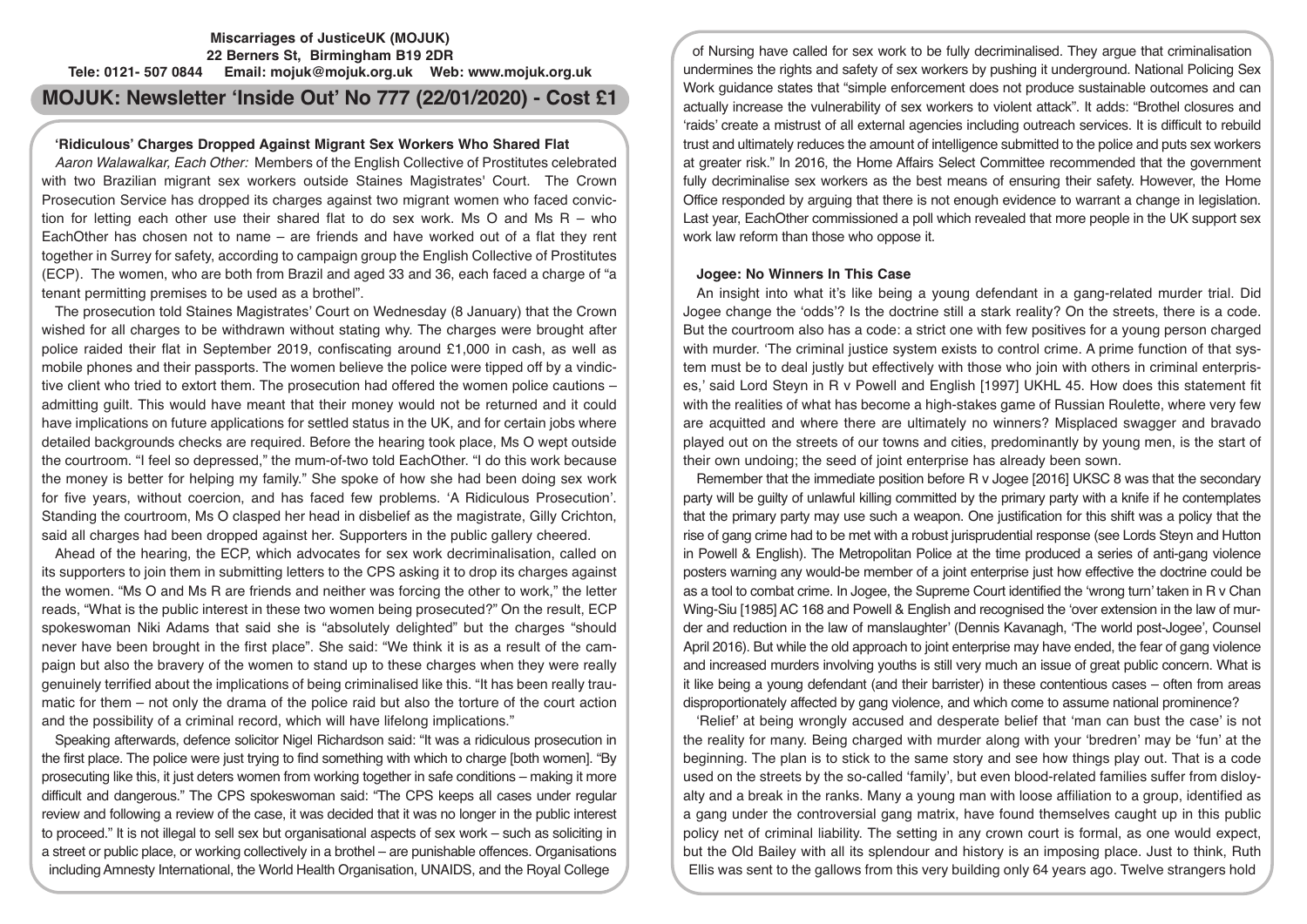a young man's future in their hands; the noise of the streets is replaced with the drama and intensity of the courtroom. On the street, this young man may prize his reputation, but when that notoriety in the form of a criminal past is used to punch another hole in his defence ('I was there but I didn't know my friend had a knife' or 'It wasn't me, I didn't see who did it') it doesn't seem so great. He quickly begins to wish he was not in that YouTube video where 'friends' were singing about 'shanks' and 'boring' someone.

The cells in the 'bowels' of this majestic building are a hive of activity. Young men, all facing murder charges, file off to various courtrooms, handcuffed to their respective guards. The unspoken fear is palpable as each contemplates how they are going to perform under the intense pressure of questions from a prosecution barrister determined to show joint enterprise at work. In the moments before giving evidence, I look at my client's hands. No, he's not suffering from early stage Parkinson's Disease. Fear has gripped him; the 'game' is now very real. In the witness box, struggling to say his full name in a voice loud enough to be heard across the courtroom by the jury, he is reminded by the judge to speak up. The questions from me are easy enough to navigate but the barrage of questions by the prosecution leave him bamboozled and tongue tied, like a boxer taking too many blows to the head, unsure about the account rehearsed so many times in the confines of his prison cell. (He tells me after: 'These lawyers have a way of talking and getting you to agree with them.' How he wished he had paid more attention in his English lessons and read more books from the reading list. Street language is definitely out of place here.)

Now the jury has to consider the role he played. Has the fresh approach in Jogee saved him? 'If D intended by associating with P or being present at the scene to assist/encourage/cause P to commit the crime (eg by contributing to the force of numbers in a hostile confrontation, or letting P know that D was there to provide back-up if needed) then D would be guilty ('Jogee loose ends', David Omerod and Karl Laird, Counsel May 2016). Every court announcement potentially brings the lifechanging moment and eventually we hear the cue for us to return to court. For weeks, family members of the accused have sat in the public gallery listening to every word. The deceased's family have sat inside the courtroom, their raw pain visible but the need for justice the dominant emotion. As the jury shuffles into court, the atmosphere is thick with the anticipation of a verdict. None of the defendants can bear to look up. They take what comfort they can from the floor beneath their gaze. It dawns on them that the words about to be uttered by the foreperson could forever alter the course of their futures, and those of their real families. 'Guilty,' utters the foreperson who looks straight ahead, no desire to look at the face of the young man who stabbed the victim. A gut-wrenching cry from the public gallery; his mother, who will not see her son at home again until he is a middle-aged man – if he survives the prison experience.

My own client is relieved: his focus is on himself with not even an acknowledgement of his friend's plight. He has just been handed his life back. I tell him to hit the reset button; at the age of just 19, it's not too late to start being the person he might have been. He is one of the 'lucky' ones: not captured by his past indiscretions, joint enterprise and a poor performance in the witness box. For the deceased's family, it is not a victory. It might not even feel like justice from a system that promises a fair trial. The brutal fact is that there are no winners in these cases. The reality of a courtroom encounter on a charge of murder is a daunting one for a young person illequipped to deal with the emotional and legal complexities of a trial in an intimidating forum. Their exposure to this discreet element of youth culture may have been a gamble too far. Unfulfilled potential in a graveyard or behind prison bars are the realities of this choice. Meanwhile, the public's frustration and anger at this cycle of mindless killings mounts.

#### **Domestic Abuse Victims Trying To Flee Partner Hit With 'Insidious' Technological Abuse**

Three in four domestic abuse victims have been exposed to "controlling, humiliating or monitoring" behaviour by their former partners using technology, new figures show. Refuge, the UK's largest provider of shelters for domestic abuse victims, found 4,004 women seeking help last year – around three-quarters of the total – had faced abuse from their ex-partner perpetrated via technology. The tech abuse includes current or former partners using smartphones or their children's iPads and games consoles to track a woman's location, sharing so-called revenge porn on the internet or repeated phone calls and messages or harassment via social media. Refuge say they have seen a rise in tech abuse cases which involve abusers using smart locks, webcams and smart heating systems to "monitor, control and gaslight" victims in the past two years. Sandra Horley, chief executive of Refuge, thinks such cases were underreported because many women are simply unaware of what is happening to them. She said: "As technology becomes more advanced and more readily available, perpetrators will continue to find new ways of using it to facilitate abuse. Frontline staff at Refuge have recorded an alarming rate of tech abuse cases.

"Put simply, tech abuse is the misuse of everyday technologies and devices by perpetrators, for the purposes of controlling, humiliating or monitoring their victims. It almost always occurs alongside other forms of physical or sexual violence, psychological and economic abuse. Women frequently come to Refuge having suffered harassment online, account hacking, spoofing, online identity theft, and revenge pornography. Often, the devices and social media platforms that represent a woman's vital line of communication to the outside world will be the very same ones used by her perpetrator to isolate and abuse her." Jemima\*, a 29-year-old teacher who was physically, sexually and emotionally abused by her 43-year-old partner, said he subjected her to tech abuse and stalked her for almost four years after they broke up. "It was relentless," she said. "He harassed me through Facebook. I blocked him and what he called his 'stalker profile' – a fake account to monitor other people on Facebook – so he would ask other people to check my account and screenshot who I was with and where I was. He would create fake profiles on Facebook and add me. He would email colleagues or career contacts. He was very insidious. I felt like every day I was looking over my shoulder."

She added: "He wanted to control me in the relationship. He controlled what I wore and ate, what friends I had, where I lived, where I worked and monitored my everyday movements – constantly ringing me or door-stepping me at work. But he carried on controlling me after we broke up. I think he wanted to scare me by knowing he still had control. I felt like I was never going to live a life he didn't know about. I felt very low. I got a diagnosis of PTSD." Jemima said he would also stalk her indirectly by contacting colleagues and friends and eventually moved into her local area in south London after learning where she was living from social media. She then moved into a refuge with an anonymous location provided by Solace Women's Aid.

Dr Leonie Tanczer, an academic based at UCL who specialises in tech abuse, said there are cases where abusive former partners buy smart toys such as dolls or teddy bears, on the internet or in high street shops which have a GPS location connected to them that abusers can exploit. She said abusive ex-partners may give such toys as presents to their child and are then able to trace their ex's movements via the item. Dr Tanczer added: "You can also get a normal teddy bear and put a GPS device in it or buy spy cameras to put in houses which secretly film. You can also install dedicated malicious spyware on smartphones, laptops and tablets that allows perpetrators to monitor victims. Tech abuse feeds the anxiety and worries that victims and survivors hold. It changes the nature of abuse. Previously you could remove and extract yourself from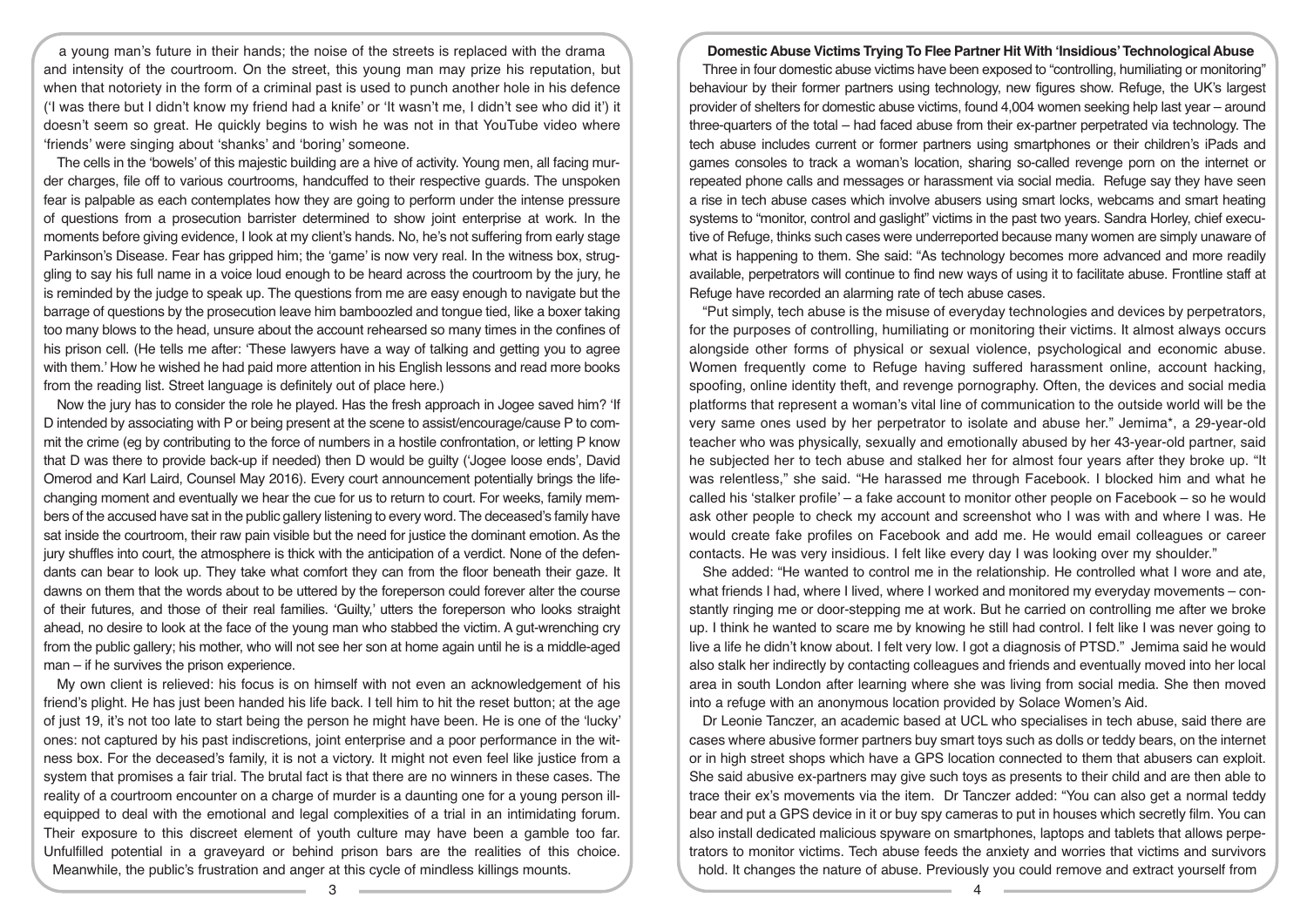the abuse. It is now harder. It is easy to feel like you have lost control. It is so overwhelming. You may get paranoid because you don't know what you can trust."

Elise\*, a domestic abuse victim who is in her late thirties, was traced by her ex-partner while in one of Refuge's shelters last year. The abuse survivor, who came to the refuge with a young child, received a message from her abusive ex-partner saying: "I know where you are." Her support worker discovered her ex had access to her email account which had her location settings turned on after looking through her phone. "From that, he had been able to access her location in real-time, her calendar with the details of all of her appointments with solicitors, doctors, the jobcentre etc," Jane Keeper, Refuge's director of operations, said. "He could see the search history on her maps and also had access to her internet search history." She added: "Knowing her location in the refuge was a huge safety risk to her, other residents, and staff. She had to pack her bags and move to another refuge in the middle of the night. The support worker helped her to close her email account and secure her device. She was given a burner phone, and the support worker also helped her to change all the passwords and account settings for her online banking as he had also been withdrawing money from her account without her knowledge." The perpetrator continued to stalk her on social media and posted threats to her and the child on his account but was eventually taken to court, Ms Keeper added. Refuge, which has been running a specialist tech abuse service since 2017, has launched a chatbot, an easy-to-navigate platform that allows women to find out how to safeguard their everyday devices.

# **MS Patient Found Not Guilty of Cultivating Cannabis for Medical Use**

Tom Wainwright, Garden Court Chambers: Carlisle Court acquitted an MS patient of cultivating cannabis, following the Crown Prosecution Service's decision not to offer evidence in court today on a public interest basis. Lesley Gibson, 55, along with her husband Mark Gibson, were acquitted by Carlisle Crown Court of possession and cultivation of cannabis and not guilty verdicts were entered by the judge on the court record. The case had been looming over the couple since January 2019 and at a court hearing in December 2019 the CPS decided to send the case to trial in January 2020. The defence submitted that the Gibsons had no option but to cultivate cannabis in their home to manage Lesley's MS as Lesley was unable to access an NHS prescription, while the cost of a private prescription was prohibitive. The Gibsons were acquitted today with the crown offering no evidence and deciding it was not in the public interest to prosecute as Lesley once again has a private prescription for medicinal cannabis, bought at full cost.

There is evidence of a postcode lottery across the country in patient prosecutions for growing cannabis for medical use. At a recent parliamentary meeting organised by MPs, patients gave powerful testimony of living in fear of 'the knock on the door from police' and possible prosecution for illegally accessing the cannabis that has transformed their health and quality of life. The Gibsons' home was raided in January 2019 with Carlisle Police confiscating 10 baby cannabis plants and three homemade cannabis chocolate bars. While across the country many Police Forces have moved away from a heavy-handed approach to patients growing for medical reasons, Carlisle CPS decided to prosecute. The court case has taken a heavy toll on the Gibsons, with Lesley developing a sarcoma and receiving treatment to remove cancerous cells in November.

Lesley was represented by leading human rights solicitor Tayab Ali, and counsel Tom Wainwright of Garden Court Chambers. The defence team intended to argue at trial that Lesley was forced to break the law in order to alleviate the symptoms of her Multiple Sclerosis, fibromyalgia and

hidradentis suppurativa. It was to be argued that this would be what any person in her situation could reasonably have been expected to do. This acquittal does not set a precedent which can be relied on by others in court and it remains an offence for people to use cannabis to treat their illnesses. Whilst Lesley's case does not alter the current law, the case highlights that it is not in the public interest to prosecute patients who have no option but to use medicinal cannabis to treat themselves. Lesley's legal team intends to ask the Director of Public Prosecutions to review their prosecution policy where people are found to be using cannabis to treat illnesses.

Lesley Gibson said: "I'm pleased to be acquitted but this case has been hanging over me for a year and the medicine that kept me well was taken by Police. I don't want other patients to suffer the same. I hope the CPS will see sense and stop prosecuting patients."

Lesley's solicitor Tayab Ali said: "It can't be right to prosecute a person who has no choice other than to use medicinal cannabis to alleviate serious symptoms of a condition such as Multiple Sclerosis. I cannot see a situation where it would be in the public interest to prosecute a person in such circumstances. As it remains a criminal offence to cultivate cannabis for medical use, the law needs to be reviewed so that we no longer put seriously ill people through the humiliation and trauma of a police raid, arrest and prosecution only for the prosecution to be later halted because it is, so obviously, not in the public interest to continue it. The law clearly needs to change."

#### **Prison Officers Hurt in County Durham Young Offender Institution Riot**

Nazia Parveen, Guardian: Four prison officers have been injured after 18 prisoners were involved in rioting at a young offender institution, where staff are said to have lost control of a wing. A "Tornado team" of specially trained riot officers was drafted in to quell the trouble at HM YOI Deerbolt near Barnard Castle, County Durham, when inmates took over C Wing. The disturbance was contained in the early hours of Thursday and the rioting prisoners were taken out of the jail to be held elsewhere. The incident comes amid claims that the government's "rehabilitation revolution" was failing, with prison warders and many prisoners living in fear.

Ian Carson, the north-east representative of the Prison Officers Association, said the incident was symptomatic of a crisis in a prison system that is "fighting a losing battle". He said that in the past two months three prison officers across the country had taken their own lives. Carson said: "We are seeing inexperienced staff brought in and handling situations they aren't yet equipped for, a lack of management support and the people who have been recruited leaving in droves because of the levels of violence. "We are receiving ministerial edicts demanding the service to regain control and reduce violence instead of trying to understand what is at the root of these problems. The rehabilitation revolution just isn't working."

A source, describing themselves as a concerned member of staff, contacted the Northern Echo newspaper revealing that the prison had been "on edge" all week, with experienced staff trying their hardest to keep things settled. A spokesman for Durham police said the force was called at 7.45pm on Wednesday night following reports of a riot at the prison and the incident was resolved shortly after midnight. The prison officers assaulted during the riot were not thought to have sustained any serious or life-threatening injuries, said the spokesman. Members of the Tornado team were previously summoned to help deal with a disturbance at the prison in 2015. A spokesman for the Ministry of Justice said: "Violence and disorder in our prisons is not tolerated and those responsible will be punished for their actions. We are investing £2.75bn to improve our jails and make them safer – creating 10,000 additional prison places and introducing tough airport-style security to clamp down on the illicit items which fuel violence."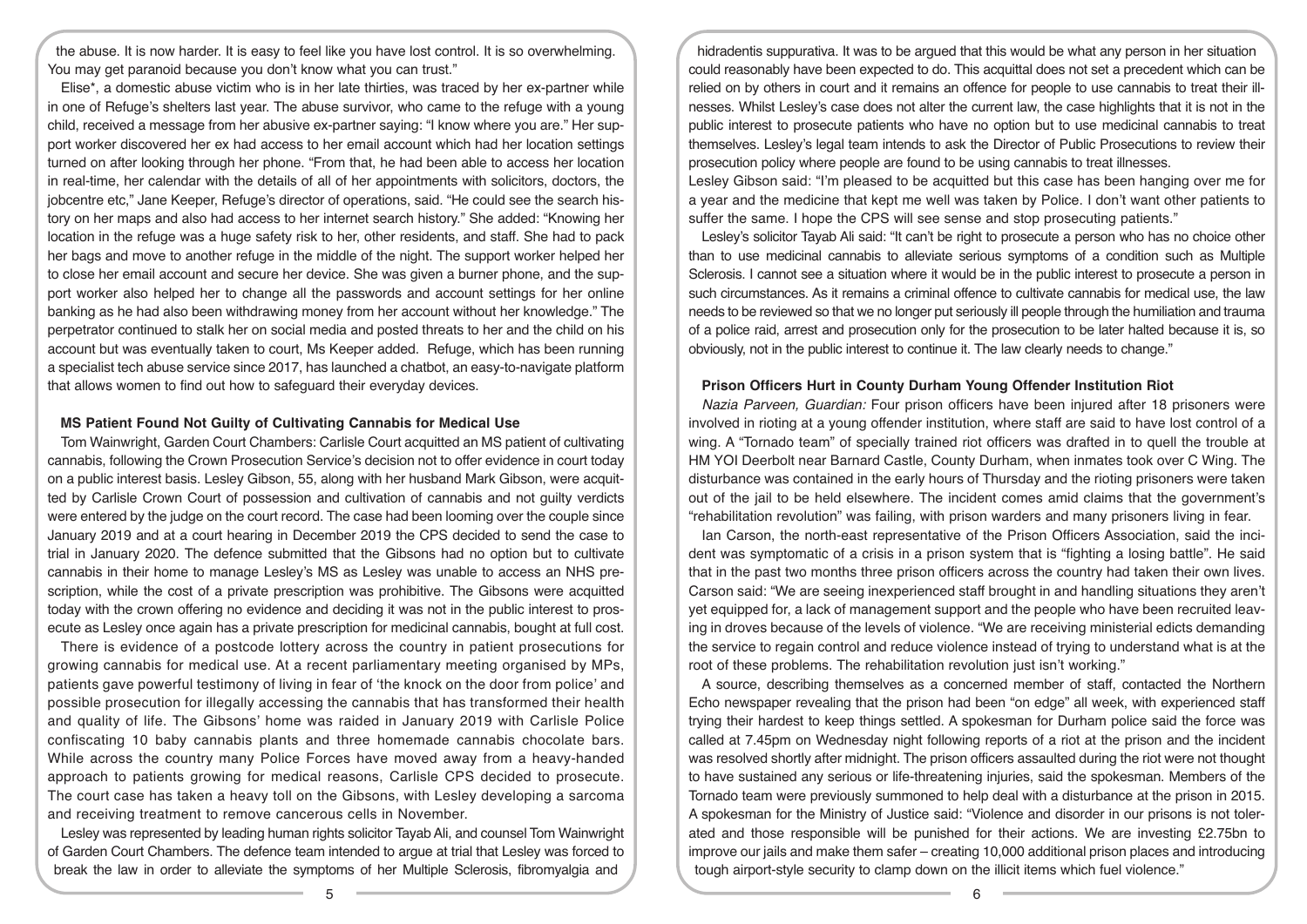#### **CPS Still Plagued by Disclosure Failings, Watchdog Finds**

Law Gazette: The Crown Prosecution Service's disclosure of evidence is still sub-standard despite 'early signs of improvement', inspectors report today. HM Crown Prosecution Service Inspectorate (HMCPSI), a watchdog for the CPS and the Serious Fraud Office, assessed how well the CPS is complying with its duty to disclose unused material (i.e evidence gathered but not replied upon by the prosecution). The watchdog found that, while aspects of the CPS's performance 'show continuous improvement', in some areas the baseline performance was 'very low, and although there was progress there is still a long way to go before an acceptable standard is reached'. The inspection found that the CPS has got better at advising the police about reasonable lines of enquiry and has improved its compliance with prosecutors' post-charge duty of initial disclosure.

However the report says that in more than half of the criminal cases that were sampled the CPS's charging advice did not properly deal with unused material. Meanwhile, in just 16% of cases where police performance was sub-standard did prosecutors identify the failing and feed this back at the charging stage. Caroline Goodwin QC, chair of the Criminal Bar Association, said there is still cause for 'serious concern'. 'If this report had given the equivalent of an Ofsted grading for a school it would still, tragically, not move out of the bottom ranked "failing",' Goodwin said. 'Criminal defence barristers are still not paid for the many hours spent examining unused material…It is this task, within what the inspectorate reveals as a still failing system due to starved and inadequately trained professionals at both police and CPS, that is often the difference between liberty and imprisonment.'

The report stressed the importance of resourcing, stating: 'Over the past few years HMCPSI has… found fault with the CPS and identified areas where it could improve. Almost without exception, those faults have been caused or exacerbated by the problem of too few legal staff being spread too thinly over a volume of work of ever increasing complexity.' Amanda Pinto QC, chair of the Bar Council, said the report was 'not reassuring'. 'Despite help from the bar and solicitors to improve disclosure in all cases from the smallest to the most complex, there is more to do. There still needs to be more investment in people, training and resources in the police, the CPS and the criminal justice system generally, to tackle the pervasive problems with disclosure,' she said.

## **Investigation After Liridon Saliukar Found Dead in Cell at Belmarsh**

Owen Bowcott, Guardian: A remand prisoner has been found dead in his cell at HMP Belmarsh after a dispute over whether he should have been classified as disabled. Liridon Saliuka, who was born in Kosovo and held a British passport, was found reportedly unresponsive in-house block 4 of the high-security prison in the early evening of 2 January. The Prison Service confirmed he had died. The Prisons and Probation Ombudsman is investigating. It is understood the authorities are treating the death as self-inflicted, but the family  $-$  who say there have been delays to the post-mortem – disagree.

Saliuka, 29, from Harrow in north-west London, had been in custody since last summer when he was arrested and charged with murder in connection with a fatal shooting at a club in east London. He denied being involved. He was the third prisoner to have died in Belmarsh within the past year. Another inmate was found dead there in November. Saliuka's sister, Dita, told the Guardian he had been determined to clear his name. The family said the autopsy had still not been carried out and they had been told they would only be able to see his face afterwards.

Saliuka underwent extensive reconstructive surgery after a car crash two years ago. He was given metal plates that made it difficult for him to walk or stand still for long periods.

Dita, 31, said she had nursed her brother back to health as he recovered. A report by a surgeon, commissioned by his defence lawyer, had concluded that he should be considered as "permanently disabled". At Belmarsh, she said, he was initially put in a special cell with an orthopaedic mattress but had recently been transferred to a standard cell. "They didn't let him make a phone call from Boxing Day until New Year's Day when I saw him," Dita said. "My brother said people who committed suicide were weak and selfish. I heard from others there had been an altercation that day. He was being bullied. I called the prison repeatedly to [to raise concerns about his disability] but no one came back to me. He was moved on New Year's Eve, and he said he had been sleeping on the floor because the mattress was so uncomfortable. He was on remand. Now my brother will never be able to clear his name in court."

Saliuka had been supported in his defence by the campaign group Joint Enterprise Not Guilty By Association ). Gloria Morrison, a spokeswoman for the organisation, said: "A young man has lost his life and we don't know why." Selen Cavcav, senior caseworker at Inquest, an organisation that supports relatives at coroner's courts, said: "Liridon's death is of significant concern. It is vital that it receives the upmost scrutiny. His family must be allowed to meaningfully participate in the investigation processes and establish the truth about the circumstances of his death." A Prison Service spokesman said: "HMP Belmarsh prisoner Liridon Saliuka died in custody on 2 January and our thoughts remain with his friends and family. As with all deaths in custody, there will be an independent investigation by the Prisons and Probation Ombudsman."

## **Coercive Control Post-Challen**

Crucial perspective and points of alert for practitioners defending and prosecuting cases involving abused women who have killed R v Challen [2019] EWCA Crim 916 involved the appellant being subject to coercive control by her husband for over 30 years. She killed him and was convicted of murder in 2011 having relied, unsuccessfully, on the partial defence of diminished responsibility. In her out of time appeal against conviction, we sought to argue that the court should approach domestic abuse from a perspective of social and personal entrapment.

Traditional criminal jurisprudence has focused on the way discrete incidents of violence have impacted on the psychology of the victim and have led to practitioners and psychiatrists relying on battered woman syndrome and the diagnosis of post-traumatic stress disorder. These conditions have readily been seen as being consistent with diminished responsibility. Simultaneously, however, the main facets of domestic abuse – which are: systemic coercion, degradation and control – are undermined. It is only when we look at the factual matrix, which typically leads to domestic homicide, from the perspective of personal and social entrapment – leading to what Professor Evan Stark refers to as a 'loss of personhood' on the part of the abused partner – that we can truly understand domestic abuse.

Defining Control: a 'Bespoke' Abuse. Control involves a strategic disarming of a victim by denying her basic rights and liberties; isolating her, cutting off finances, monitoring her movements, microregulating domestic duties and so forth. Coercive control is often referred to as a 'bespoke' abuse in the sense that the perpetrator will tailor the control to his victim's specific vulnerabilities. In an intimate relationship, such vulnerabilities are obviously known to the perpetrator. Coercion in the form of violence or sexual violence is often used as a punishment to show the victim what will happen to her if she resists the control. Consequently, her fear will lead to her compliance.

In Challen, the evidence which went to coercive and controlling behaviour on the part of the deceased had been available at the time of the original trial but the level and extent of the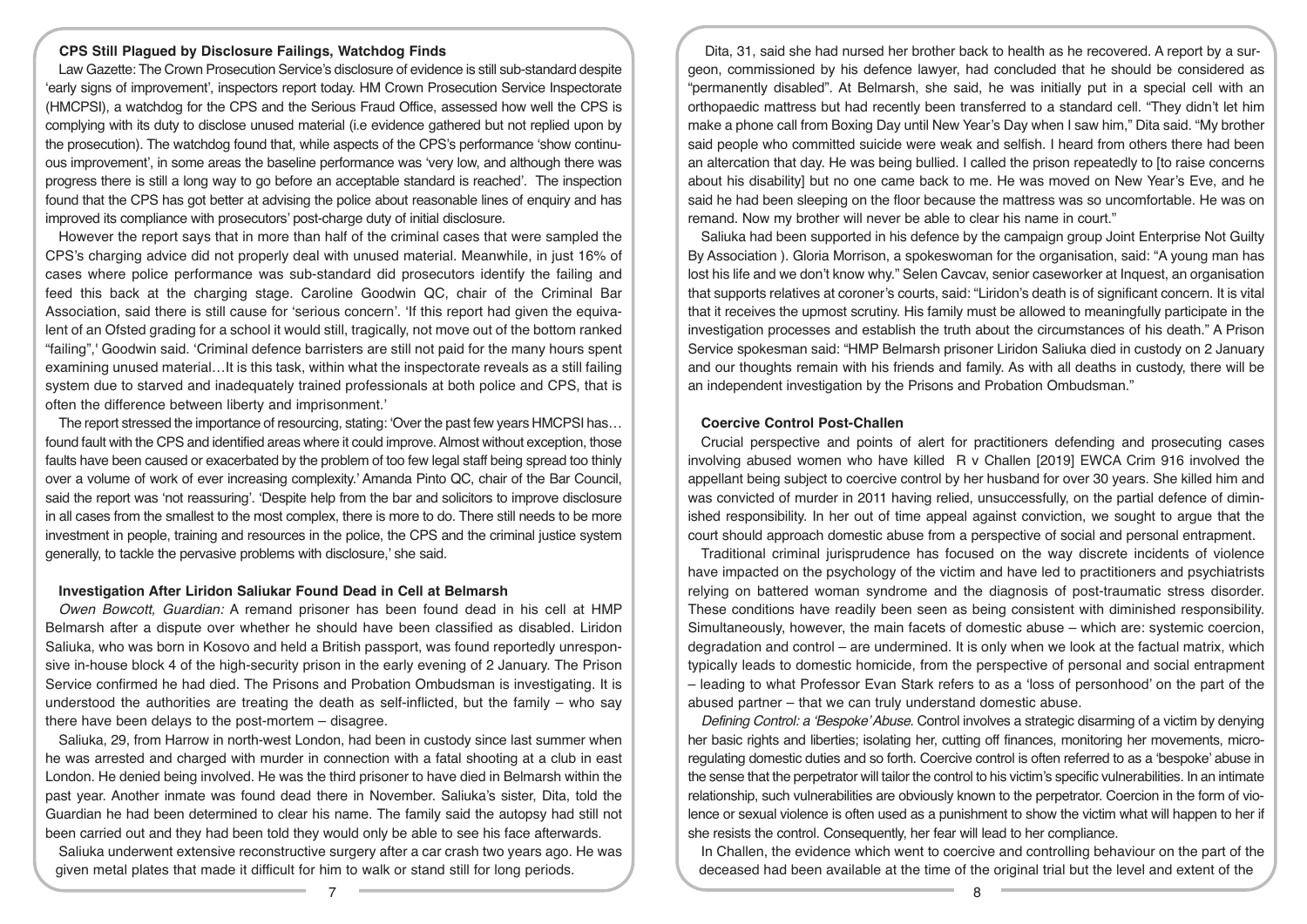defendant's entrapment had not been appreciated because the focus was on episodic and discrete acts of violence. In a relationship which was not characterised by regular violence, it was not perceived that any woman in the defendant's situation would have acted as the defendant did in hitting the deceased 20 times with a hammer.

In summary, the two grounds of appeal which were advanced were as follows: had fresh evidence going to (a) the concept of coercive control and (b) undiagnosed psychiatric conditions, been available at the time of the trial, then the appellant would have been acquitted of murder and convicted of manslaughter on the basis of either diminished responsibility or provocation. The court declined to admit the fresh evidence of Professor Stark. This was not problematic as that evidence merely consisted of an exposition of his theory of coercive control which, the court made clear, it accepted. Realistically, it would be difficult not to accept it given that it is the basis for the offence of controlling and coercive behaviour provided by s 76 of the Serious Crime Act 2015.

The court admitted the fresh evidence of a psychiatrist who, like the court, understood the dynamic of coercive control. The court was influenced by the fact that the psychiatrist had an understanding of the concept of coercive control and, therefore, the interplay between the psychiatric conditions from which the appellant was said to be suffering and her susceptibility to coercive control because of those conditions. The appellant suffered from a personality disorder with dependent traits which made her particularly susceptible to being coerced and controlled by the deceased. She was also diagnosed as suffering from a serious mood disorder at the time of the killing which had been masked by the effect of the coercive control. The court did not decide whether the appellant had been the victim of coercive control but held that the conviction was unsafe because expert evidence had not been available to defence counsel at trial. Neither the mental disorder nor the impact of the abuse were explored in detail, and potentially, the evidence went to both partial defences.

Points for defence and prosecution: If coercive control is a bespoke form of abuse where the perpetrator will identify and exploit vulnerabilities which are peculiar to the victim, then it lends itself to the (abolished) partial defence of provocation where the personal characteristics of the defendant can go to the gravity of the provocation and the subjective question of whether the defendant was provoked to lose her self-control. The objective question of, whether a woman of the defendant's age in the same situation might have acted as the defendant did, is arguably satisfied given the personal and social entrapment caused by coercive control. There is no reason why coercive control cannot be classed as 'circumstances of an extremely grave character which would cause a defendant to have a justifiable sense of being seriously wronged' for the purpose of the partial defence of loss of control provided by ss 54- 55 of the Coroners and Justice Act 2009. Criminal practitioners should be alert to this when defending and prosecuting cases involving abused women who have killed.

The paradigm of the abused woman who kills her abuser was central to the policy underlying the enactment of ss 54-55 of the 2009 Act. Yet, it seems that many such women are still being convicted of murder. Justice for Women and the Centre for Women's Justice have commissioned research aimed at ascertaining why this is. The project is due to report in 2020. Anecdotally, those cases – where convicted women have sought advice – disclose recurring themes. These include: a failure to take detailed instructions on the history of the relationship with the deceased; inability to talk about previous sexual violence; traumatic amnesia about the conduct of the killing; failure to obtain psychiatric reports; and reliance on the wrong defence. Proactivity (and new defence) required In the meantime, and more generally, practitioners need to adopt an holistic and proactive approach to addressing the effect of domestic abuse on women defendants.

Some relevant Crown Prosecution Service policies emanate from an international policy framework to which reference can be made in the context of considering whether to continue with a prosecution or to accept pleas of guilty. The United Kingdom ratified the United Nations Convention on the Elimination of All Forms of Discrimination against Women (CEDAW) in 1986 and is obliged to take steps to end discrimination against women in all forms. Signatories are required to have in force and to promote Anti-Violence Against Women and Girls strategies in all state activity including the criminal justice system. CEDAW policy derives, in part, from principles in the United Nations Rules for the Treatment of Women Prisoners and Non-Custodial Measures for Women Offenders also known as the 'Bangkok Rules'. These rules acknowledge amongst other things, that domestic abuse is a cause of offending by women and in particular, of women's violent offending against male partners. The rules mandate decision-makers within the criminal justice system to eliminate discrimination against women including by diverting women offenders from prosecution. Set against this background, recent calls for a new defence which would apply in circumstances where certain offending is a direct consequence of domestic abuse, make good sense.

#### **UK Legal System Allowing Known Offenders To Sexually Abuse Children Abroad**

The Independent Inquiry into Child Sexual Abuse (IICSA) has published its second report in its Protection of Children Outside the UK investigation, focusing on the legal measures designed to prevent British child sex abusers from offending overseas. The report finds that offenders from England and Wales are travelling to commit extensive abuse of children across the world, including in eastern Asia and Africa.

The Inquiry concluded that civil orders are not being used effectively to stop offenders visiting countries where poverty and corruption leaves children vulnerable to sexual exploitation. The Inquiry additionally found that the disclosure and barring system, including the International Child Protection Certificate which overseas institutions can request when recruiting British nationals, is confusing, inconsistent and in need of reform. The Inquiry has highlighted the need for increased awareness among police forces of section 72 of the Sexual Offences Act 2003 to ensure the prosecution of British nationals and residents for child sexual offences committed outside the UK. The Inquiry has made five recommendations to government, including measures aimed at restricting foreign travel of sex offenders more frequently, substantially extending the reach of the Disclosure and Barring Service overseas and the introduction of a national plan of action on child sexual abuse outside the UK.

# **Hundreds of Allegations of Abuse Against Child Prisoners Revealed**

May Bulman, Independent: Hundreds of children are alleged to have been abused and neglected in prison over the last three years amid a dramatic rise in young offenders being injured.There were more than 550 allegations of child abuse or neglect made against staff in England's seven child prisons between 2016-17 and 2018-19, according to figures obtained through freedom of information (FoI) requests to local councils by charity Article 39. And the number of restraint incidents that have resulted in children suffering injuries or compromised breathing have more than tripled since 2014, from 54 to 193 last year, according to data obtained by charity Article 39. Young offenders are being failed by a system that is starved of resources and facing a "calamitous" turnover of staff, campaigners say.

The number of children being physically assaulted by prison officers is increasing despite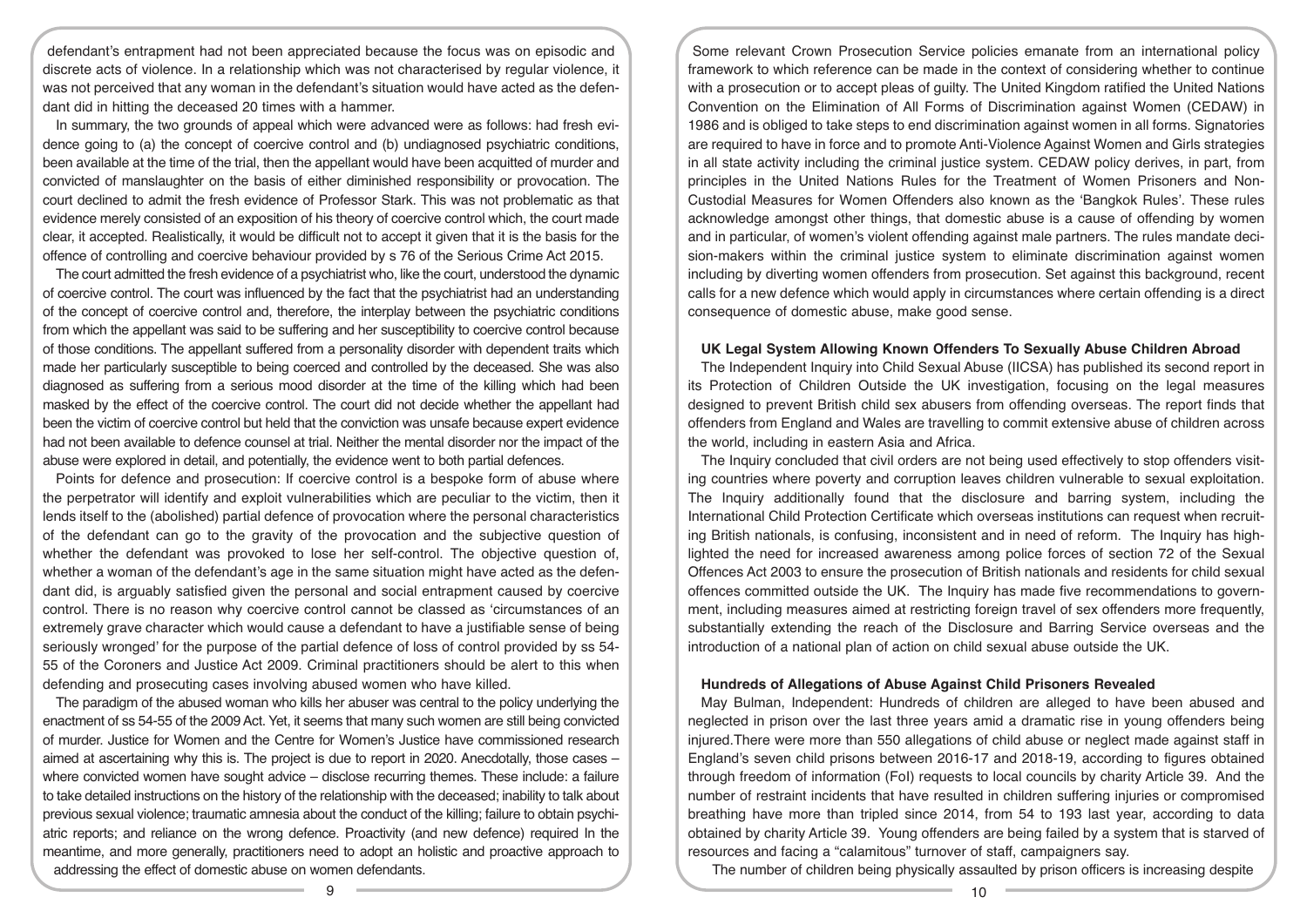a considerable drop in the child prison population. Government statistics show there were 1,157 young offenders in custody in 2013-14 compared with 832 in 2018-19 – a decrease of 28 per cent. Experts speculated that the increase was in part due to improved reporting of serious incidents by prison staff, but said such a dramatic rise was also down to a lack of funding in the youth custody estate and failure to adopt a "child-focused" approach towards young offenders. It comes after scandal-hit youth jail Medway was judged by Ofsted to be placing children at "unacceptable risk", with a significant increase in use of force against children, despite efforts to improve conditions since a BBC Panorama investigation four years ago exposed widespread abuse at the facility. The report found that around 359 incidents involving force were reported in the last six months – of which approximately 115 incidents occurred in September alone – and that staff were still using techniques during physical-restraint incidents that inflicted pain on children, with seven such incidents recorded since January.

Carolyne Willow, director of Article 39, said the rise in serious restraint incidents was "deeply concerning" but the true number of abuses against incarcerated children would be far higher, as flaws in the recording of these incidents and fear of retribution among young people meant many went unreported. She pointed out that only half of the six councils with child prisons in their area provided information showing how many allegations referred to them were substantiated, indicating a lack of data and auditing that she said "obscures the true picture". Ms Willow added: "It is also down to the difficulty children face when reporting abuse within closed institutions – they're often scared of retribution and being treated less favourably by staff. It is often one child's word against several members of staff. They know that the odds are they won't be believed.

"They're kept in a state of subservience and powerlessness, where grown adults in uniform are allowed to inflict physical and psychological pain. And often they don't know when something is unlawful and abusive. They think if something is commonplace and is done in public and more than one member of staff is doing it, then that must be the official way." She said staff shortages were a "massive issue", with the institutions operating with the "least number of staff that the state can get away with", adding: "It creates the most appalling physical environments for children. The government has publicly acknowledged that they're not fit for purpose." Frances Crook, chief executive of the Howard League for Penal Reform, said the charity was "very worried" about child abuse in jails and that the figures "appeared to represent the tip of the iceberg". "We intend to do some further work ourselves in the coming months to explore what is going on, and to find out why children and young people are being placed in such dangerous prisons," she added.

The data on restraint, published in documents released by the Ministry of Justice under FoI laws, show the number of reports made by prison staff under the Serious Injury and Early Warning Signs process – used to record restraint that has resulted in a child having breathing difficulties or other injuries – has increased by 257 per cent in four years. Of these reports, 28 involved a child having breathing difficulties, 124 had complaints of such difficulties, seven had serious injuries, 11 had a loss of or reduced consciousness and 22 complained of feeling sick.

Responding to the findings, Anna Edmundson, NSPCC policy manager, said there should be clearer and more robust child protection procedures in place, adding: "Many of these children have already experienced abuse and neglect and that complex background is part of the reason they might be detained. "Despite a long list of recommendations about how these institutions need to change to better protect children, progress is painfully slow and safeguarding still doesn't appear to be the top priority."

John Drew, former chief executive of the Youth Justice Board (YJB), said the rise was "very concerning" and that while it was in part attributable to greater awareness of the importance of reporting abuse, it was also the result of a "demoralised prison service, starved of resources and facing a calamitous turnover of staff". He continued: "Almost all of the staff working in child prisons are good people doing a very difficult job in circumstances that very few of their critics would be able to do. But until we start spending a lot more money looking after children in custody, these figures will not fall. "More money for smaller units, which can be nearer to home, and more money for more staff are obvious places to start. A child-focused approach, based on children's rights, will also make a big difference. "Listening to children in custody can lead to big differences in attitude, as well as better support for staff, including clinical supervision so that they understand why the children in their custody behave the way they do and how they can be helped."

A Youth Custody Service spokesperson said: "Staff are trained to resolve conflict verbally and we are clear that restraint should only be used as a last resort, where there is a risk of harm to self or others, and no other form of intervention is possible or appropriate. "We asked the chair of the Youth Justice Board, Charlie Taylor, to undertake an independent review of pain-inducing restraint techniques and we are now carefully considering it before responding in the new year."

## **"Nothing Inherently Wrong" With Healthcare System for Vulnerable Detainees in Prison**

The High Court has refused to extend key safeguards under the Adults at Risk policy to immigration detainees held in prisons. In MR (Pakistan) & Anor v Secretary of State for Justice & Ors [2019] EWHC 3567 (Admin), Mr Justice Supperstone decided that healthcare protections for vulnerable detainees on the UK prison estate need not be equivalent to those in place for detainees in immigration removal centres (IRCs). Supperstone J found that, even though the system for managing vulnerable detainees (in this case, victims of torture) in prisons "could be improved", it was not so unfair as to be unlawful. Agreeing with counsel for the defence that IRC detention is fundamentally different to detention in prison, he decided that: The claim… fails to have regard to a critical distinction between individuals who are entering immigration detention in IRCs and those who are entering immigration detention in prisons. The judge went on to say: The two regimes and the two cohorts are so different that either they are not properly comparable or the differential treatment is justified by the difference between the cohorts.

This judgment will come as a disappointment to practitioners advocating for change to the murky practice of detaining people in prisons at the end of their criminal sentences. Used in cases of serious criminality or where there is a high risk of harm to other detainees, detention in prisons is far more onerous than in IRCs. As any practitioner who has worked with detainees in prison will tell you, communication is extremely difficult and with no legal support available for immigration detainees in most prisons, accessing legal advice can be near impossible.

No Rule 35 system in prisons: Under challenge in this case was the lack of process for identifying vulnerable detainees held in prison similar to that available in IRCs under the Detention Centre Rules 2001 – commonly known as the "Rule 35" process. Rule 35 places a duty on medical practitioners to report any concerns about vulnerable detainees to the Home Office, who must consider the medical findings and review the person's detention accordingly. No such process is available to detainees held in prison. The most similar provisions are those for "special illnesses and conditions" under Rule 21 of the Prison Rules 1999. In the claimants' view, these did not cater for the unique healthcare needs of immigration detainees, such as potentially being a victim of torture.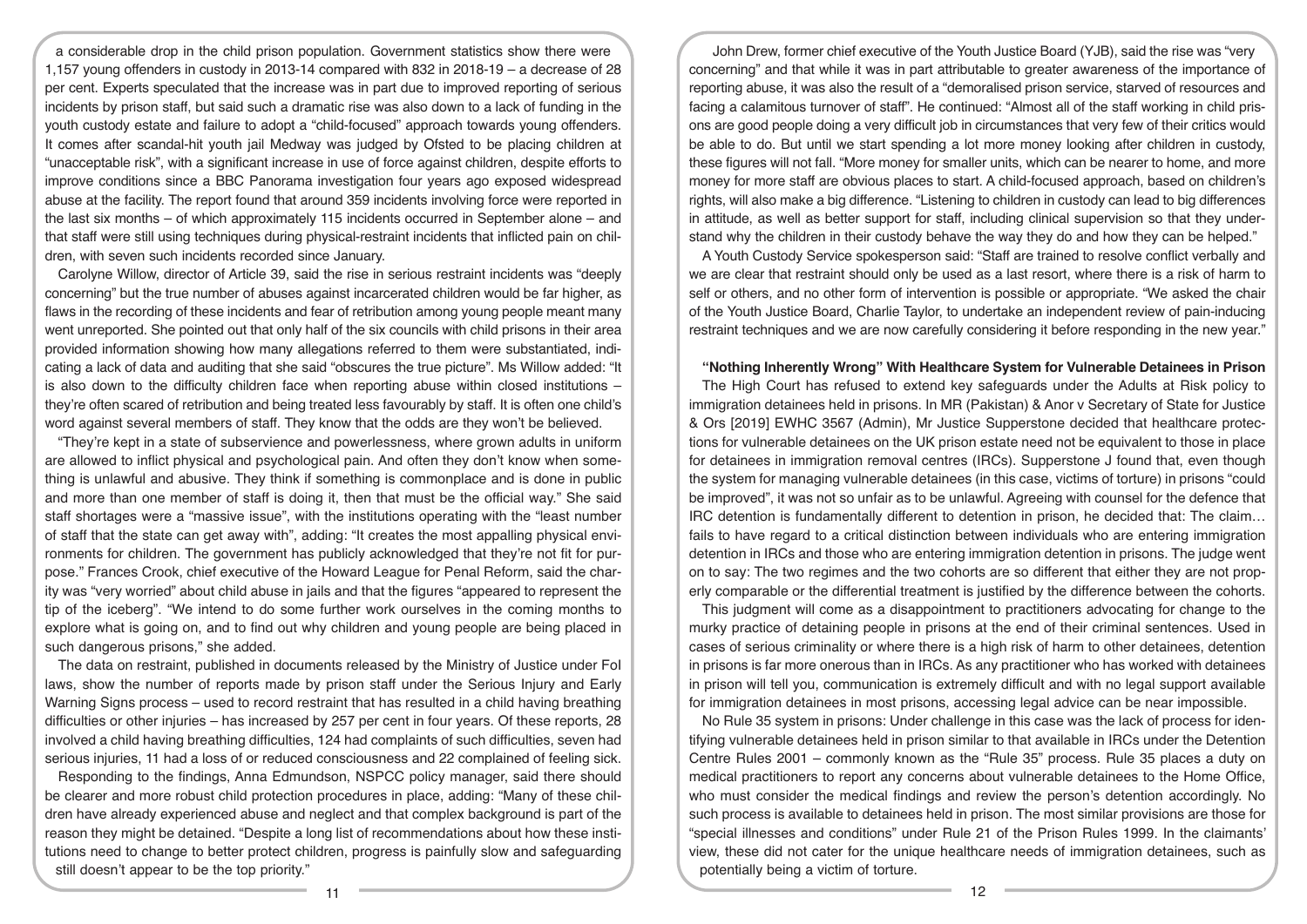In claimant AO's case, the absence of an equivalent Rule 35 process meant that the Home Office was only informed of his history of torture after he was transferred to an IRC – two and a half years after he had first communicated his trauma to prison healthcare. The lack of a requirement for the prison healthcare team to inform the Home Office meant the issue was overlooked, even when there was "evidence of frank psychosis" recorded on the prison healthcare records. Only after receiving AO's Rule 35 report did the Home Office accept that he was an adult at risk. This did not sway Supperstone J, who said: I reject the contention that the absence of equivalent rules to Rules 34 and 35 applying to the prison estate leads to inherent unfairness and unreasonableness, resulting in the scheme governing the detention of immigration detainees held in the prison estate being unlawful… The evidence before this court leads me to the conclusion that there is nothing inherently wrong with the system that applies in the prison estate, even if it could be improved.

This is likely not the end of the issue. In the meantime, practitioners should stay alert to the vulnerabilities of prison detainees. Where vulnerability of a prison detainee is suspected, medical records should be requested and where necessary, independent medical evidence be submitted to the Home Office. This may at the very least force the Home Office to transfer the person to an IRC, where the regime is (a little) less oppressive. No unreasonable delay in finding bail accommodation. Supperstone J also rejected a second challenge that there had been an unreasonable delay in identifying approved premises for AO to be released on bail. He rejected the argument that Ministry of Justice delays kept AO detained for an unreasonable amount of time, finding that it was justified because of how difficult it was to find bail accommodation for someone with AO's offending history and risk profile. Delays in finding approved premises for release are yet another obstacle faced by detainees with a criminal history and can often be the only thing standing in the way of release. While unsuccessful in this case, it is positive to see this issue of probation delays being brought to the attention of the courts.

# Schrödinger's Appeal - **Simultaneously Both Alive and Dead**

Can an appeal be both finally determined and pending at the same time? This conundrum, akin to Erwin Schrödinger's famous thought experiment involving a cat in a box with a lethal substance, was tackled by the Upper Tribunal in Niaz (NIAA 2002 s. 104: pending appeal) [2019] UKUT 399 (IAC). Schrödinger's cat can be thought of as simultaneously both alive and dead, until the box is opened and the reality discovered. The outcome depends on an unknowable event: has the poison killed the cat yet? In Niaz the unknowable event was the outcome of a judicial review of an Upper Tribunal decision refusing permission to appeal against a decision of the First-tier Tribunal.

Normally an Upper Tribunal decision refusing permission to appeal brings the immigration appeal process to an end. The Home Office is then free to remove the person from the UK. However a successful judicial review results in the Upper Tribunal's decision being quashed. This means it is as if it never happened. So, it may transpire, the appeal was not at an end after all. On 13 July 2018 the Upper Tribunal refused permission to appeal in Mr Niaz's case. The Home Office removed Mr Niaz to Pakistan on 28 August 2018, despite the fact that a judicial review of the Upper Tribunal's decision was pending with the Court of Appeal. The Court of Appeal found in Mr Niaz's favour and on 12 April 2019 the Upper Tribunal's decision was quashed. The case then returned to the Upper Tribunal to figure out what all this meant. Between 13 July 2018 and 12 April 2019 the appeal can be thought of as both pending and finally determined. The status of the appeal depended on the outcome of the judicial

review, which was not known at the time. Had Mr Niaz's appeal been pending the whole time, in which case he was unlawfully removed? Or was the appeal pending, finally determined, and then pending again? Was the appeal pending? The Upper Tribunal decided the appeal was not pending whilst the judicial review was ongoing. It was finally determined on 13 July 2018 when the Upper Tribunal refused permission, then pending again from 12 April 2019 once that decision was quashed. The cat died, and then came back to life. The Upper Tribunal saw no issue with this: The fact that the refusal of permission to appeal was quashed, as a result of the proceedings in the Court of Appeal after the appellant had been removed, means the appellant's appeal must, from that point, be treated as again pending. There is nothing inherently problematic with the fact that an appeal may, under the statutory scheme, become pending after a period during which, compatibly with that scheme, the appeal has been treated as finally determined. This seems to stretch the definition of the word "finally" beyond its natural limits. But the alternative would be prolonged uncertainty regarding the legality of removal.

The Upper Tribunal somewhat glosses over the fact that the effect of the decision of 13 July 2018 being quashed on 12 April 2019 is retrospective. In the eyes of the law, it is as if the Upper Tribunal's decision refusing permission was never made. As such, with the benefit of hindsight, removal was unlawful as the appeal was pending at the time of removal (albeit this could not have been known when removal took place). However, to ensure legal certainty the Upper Tribunal gives preference to factual reality over legal fiction: an appeal which has been finally determined ceases to be pending. In the case of an application for permission to appeal to the Upper Tribunal under section 11 of the 2007 Act, the appeal is finally determined when it is no longer "awaiting determination", which will, of course, be the position once the application is, in fact, determined… Any other result would mean the respondent could never safely assume that the removal of an individual would not violate section 78 of the 2002 Act. In short, the Home Office is entitled to assume that the Upper Tribunal's decision is lawful and to rely on it to enforce removal. The factual reality that the application for permission was determined on 13 July 2018 takes priority over the legal fiction that the decision was never made (on account of being found to be unlawful in subsequent judicial review proceedings).

The road not taken: An alternative interpretation, which doesn't seem to suffer from the same conceptual difficulties outlined above, would be for the appeal to be treated as pending throughout. Once it is discovered that the cat is alive, the logical conclusion is that it has been alive all along. Not that it died and came back to life.This would have meant the removal of Mr Niaz being retrospectively rendered unlawful. Avoiding this in future would hardly be unduly burdensome for the Home Office. It would simply need to wait until the 16 day time limit for applying for judicial review had expired before enforcing removal (this is the time limit for England & Wales; the time limit is 3 months in Scotland). This would ensure that the appeal is actually "finally determined" when removal takes place i.e. there is no prospect of it becoming pending again (although admittedly the possibility of an out-of-time application for judicial review complicates matters).

Abandoned appeal: The other issue was whether Mr Niaz's departure from the UK led to his appeal being treated as abandoned. An in-country appeal must be treated as abandoned if the appellant leaves the UK before the appeal has been finally determined.The Upper Tribunal decided, on the basis of previous Court of Appeal authority, that the word "leaves" means voluntarily leaves and does not include enforced removal. As a result, Mr Niaz's removal from the UK before his appeal was finally determined did not require his appeal to be treated as abandoned.

The official headnote: (1) Section 104(2) of the Nationality, Immigration and Asylum Act